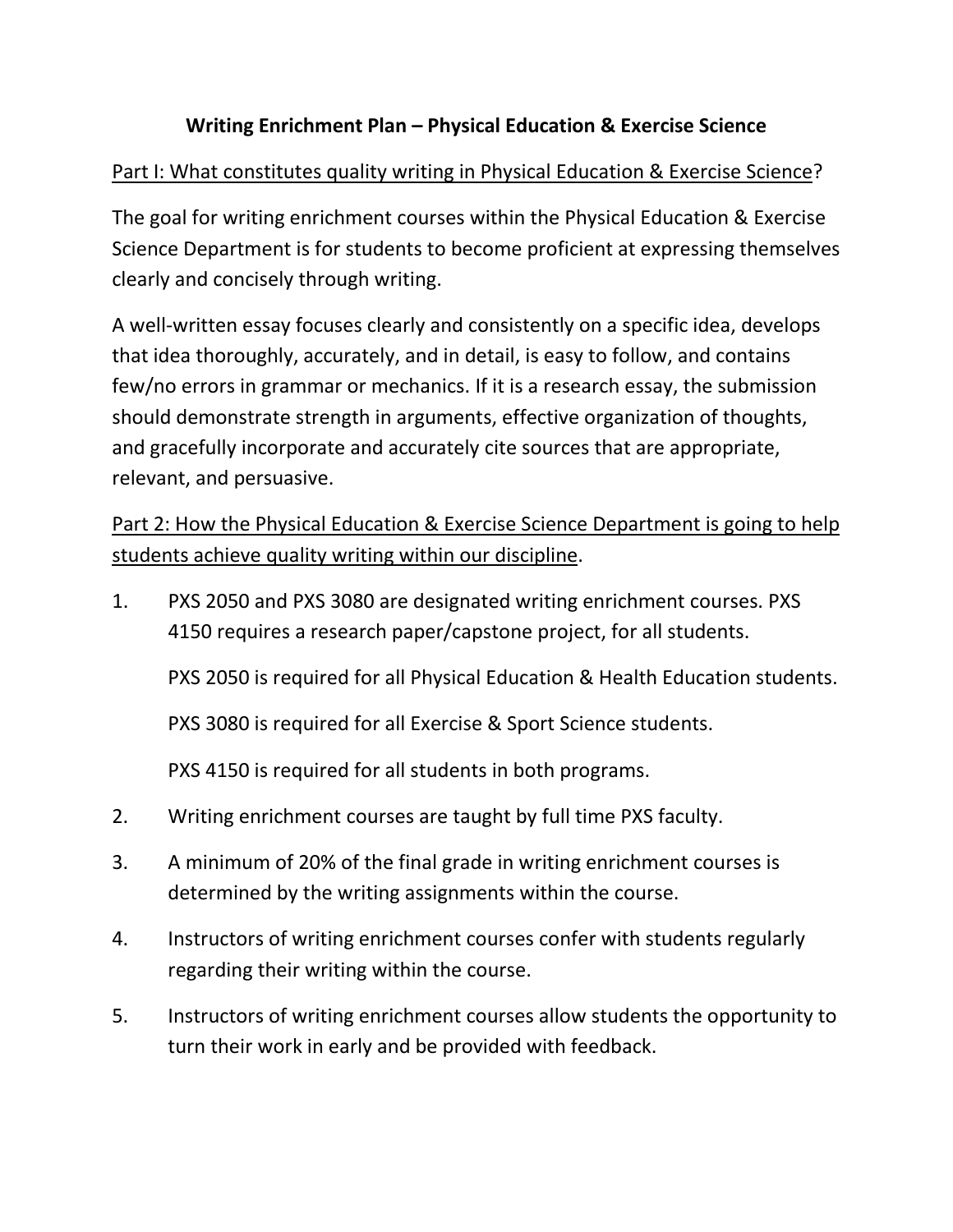- 6. Written assignments are assessed and evaluated according to the attached rubric(s).
- 7. Instructors of writing enrichment courses will meet with the Program Coordinators for each of the two programs to gauge the progress of each student in the program(s) and to plan for future writing successes.
- 8. Students who need further writing assistance will be encouraged to utilize the Writing Center.
- 9. Students who need further assistance with writing will be encouraged to take ENG 2070 as an elective to improve their written proficiency.
- 10. Students will be encouraged to attend The Baker's Dirty Dozen workshop Series. The schedule will be posted for easy reference.
- 11. Strategies will be developed for the M.Ed. program.

Courses that meet the following 3 criteria: (1) is required, (2) requires at least 5 pages of writing, (3) grade for written work counts at least 10% of course grade.

PXS 2050 Introduction to Physical Education & Health Education: multiple writing assignments, approximately 25 pages; 60% of course grade. (Dr. Kyrstin Krist)

PXS 3080 Sport Psychology: multiple writing assignments, approximately 18 pages of writing; 35% of course grade. (Dr. Kyrstin Krist, Dr. Jamie Robbins)

PXS 4150 Research Seminar in Exercise & Sport Science, Physical Education & Health Education: A research paper consisting of a methods section (as long as needed) and review of the literature (minimum of 10 pages). 100% of course grade. (Dr. Kyrstin Krist, Dr. Jamie Robbins)

Part 3: Rubrics used in PXS 2050, 3080 and 4150 (attached to this document. See attached.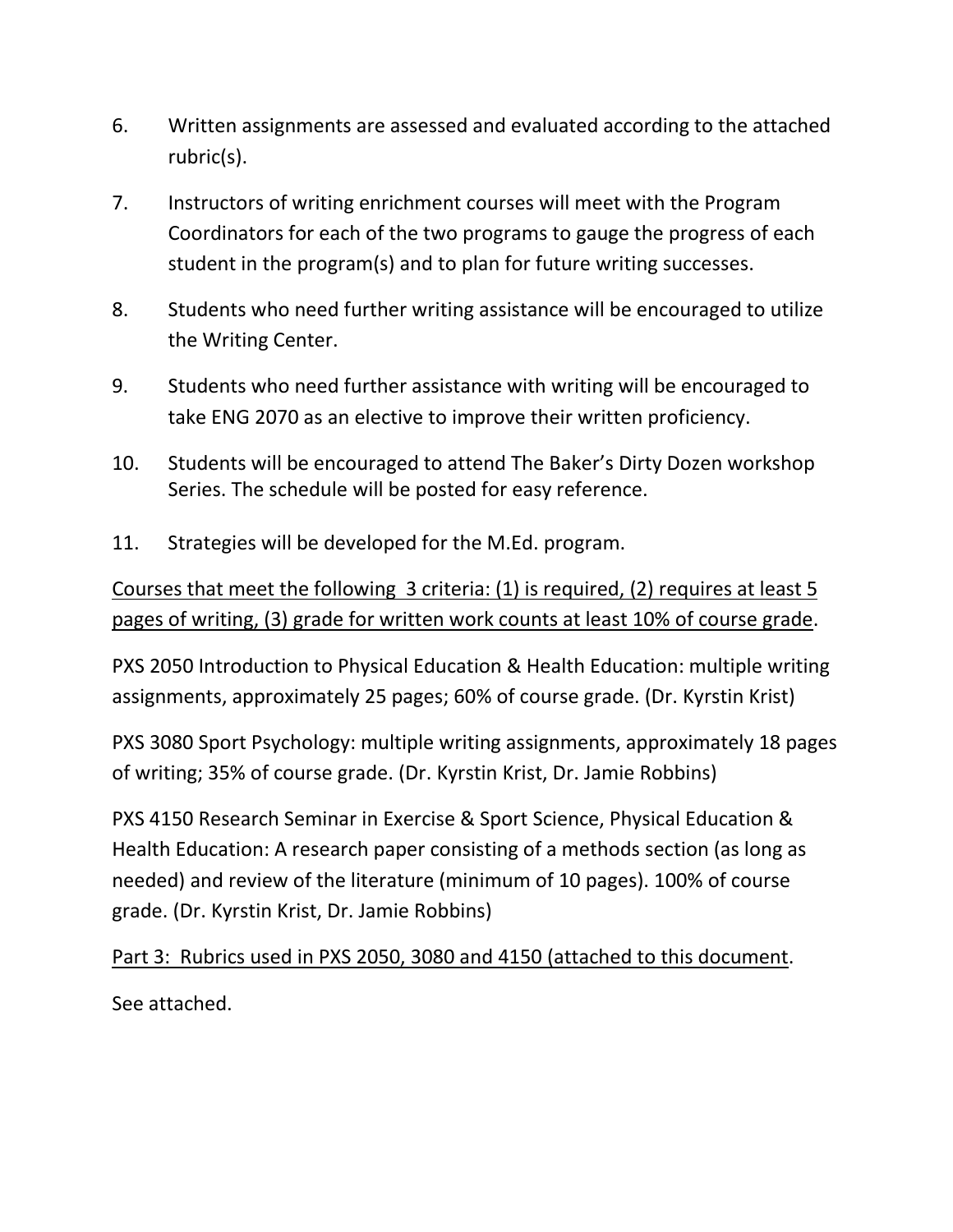#### **Grading Criteria for Critique of Research Article**

Each section  $=$  4 points except as noted. Total points possible  $=$  50

| <b>Content/Elements</b>                                                                                                                                                                                                                                                            | <b>Points</b> |
|------------------------------------------------------------------------------------------------------------------------------------------------------------------------------------------------------------------------------------------------------------------------------------|---------------|
| Abstract: What elements of the study did the abstract address?                                                                                                                                                                                                                     |               |
| Problem: What is the problem statement? Why is the problem significant? What is the<br>purpose? How is the project significant, feasible and researchable?                                                                                                                         |               |
| Literature Review and Theoretical Framework: Discuss the references: how current,<br>pertinent and representative of the issues, are the sources for the literature review mostly<br>primary, secondary or anecdotal, and what is the theoretical framework?                       |               |
| Research Design Elements: What is the research design? What is the hypothesis or the<br>hypotheses for the study? Or, what are the research questions?                                                                                                                             |               |
| Study setting and instruments: Where did data collection occur? What is the validity and<br>reliability of the instruments used? Is this the best way to get the information?                                                                                                      |               |
| Sample: How many subjects were in the study? Based on the study did the sampling<br>method and number of subjects seem appropriate? What is the target population? Is the<br>sample representative of this target population?                                                      |               |
| Replication: Is the procedure clear enough to enable replication?                                                                                                                                                                                                                  |               |
| Discussion: What did the researchers find?                                                                                                                                                                                                                                         |               |
| Conclusions: What are the conclusions of the study? How did the conclusions relate to<br>the hypotheses or the research questions? How will the findings generalize to the target<br>population? Are the results consistent with prior findings, new or contradictory, and<br>how? |               |
| Limitations: What limitations were identified? What are some other limitations which<br>were not identified? What are the suggestions for further study?                                                                                                                           |               |
| What did you learn? Were the results new/interesting to you? Why did you pick this<br>article?                                                                                                                                                                                     |               |
| Included: Rubric, copy of the article, and review - 6 points total, 2 each                                                                                                                                                                                                         |               |

Helpful hints for the article critique

- Make sure the journal is one which fits the class.
- Make sure the article is an empirical study.
- Make sure the research was conducted within the United States.
- Make sure the article is no older than 10 years.
- Make sure you use complete sentences and answer all the questions
- If the article is not empirical, within the United States and/or less than 10 years old I will not grade the assignment and you will receive a zero.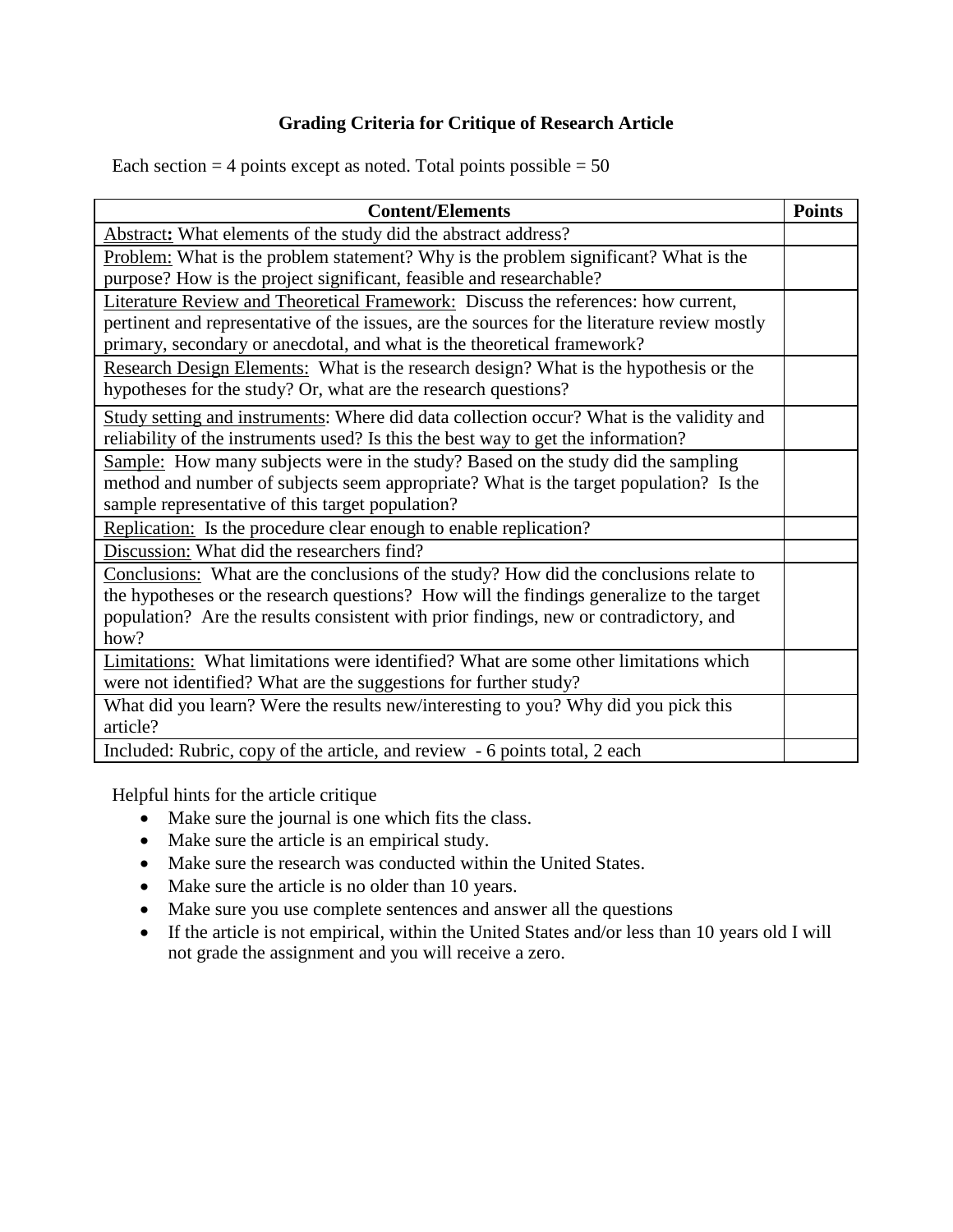#### **Grading Criteria for Critique of Research Article – PXS 2050**

Each section  $= 2$  points except as noted. Total points possible  $= 50$ 

| <b>Content/Elements</b>                                                                      | <b>Points</b> |
|----------------------------------------------------------------------------------------------|---------------|
| Abstract: Is it clear and concise? Does it give you a good summary of the study? What        |               |
| elements of the study did the abstract address?                                              |               |
| Problem: Is the problem statement clear? Is the problem sufficiently narrow in scope         |               |
| without being trivial? Is the problem significant? Is the purpose defined? Is the project    |               |
| significant, feasible and researchable?                                                      |               |
| Literature Review and Theoretical Framework: Are the references current, pertinent and       |               |
| representative of the issues? Are the sources for the literature review mostly primary,      |               |
| secondary or anecdotal? Was a theoretical framework utilized? Did the authors provide        |               |
| enough information to readers for them to see how the framework related to the study?        |               |
| Research Design Elements: What is the research design? Was the hypothesis clearly            |               |
| stated or implied? What was the hypothesis for the study? What are the dependent and         |               |
| independent variables of the study?                                                          |               |
| Study setting and instruments: Where did data collection occur? Did they provide             |               |
| information on the validity and reliability of the instruments used? Is this the best way to |               |
| get the information? Does the setting reflect the real world?                                |               |
| Sample: How many subjects were in the study? Based on the study did the sampling             |               |
| method and number of subjects seem appropriate? What is the target population? Is the        |               |
| sample representative of this target population?                                             |               |
| Replication: Is the procedure clear enough to enable replication?                            |               |
| Descriptive: Examine the description of the subjects. Are they used to describe the          |               |
| sample and/or the study? What do they indicate? Are they clear?                              |               |
| Conclusions: Are they logically related to the hypotheses? Will the findings generalize      |               |
| to the target population? Are the results consistent with prior findings, new or             |               |
| contradictory?                                                                               |               |
| Limitations: Are limitations identified? Are there others, which are not identified?         |               |
| What are they? Are there suggestions for further study?                                      |               |
| What did you learn? Were the results new/interesting to you? Why did you pick this           |               |
| article?                                                                                     |               |
| Included: Rubric, copy of the article, and review - 6 points total, 2 each                   |               |

Helpful hints for the article critique

- Make sure the journal is one which fits the class.
- Make sure the article is an empirical study.
- Make sure the research was conducted within the United States.
- Make sure the article is no older than 10 years.
- Make sure you use complete sentences and answer all the questions
- If the article is not empirical, within the United States and/or less than 10 years old I will not grade the assignment and you will receive a zero.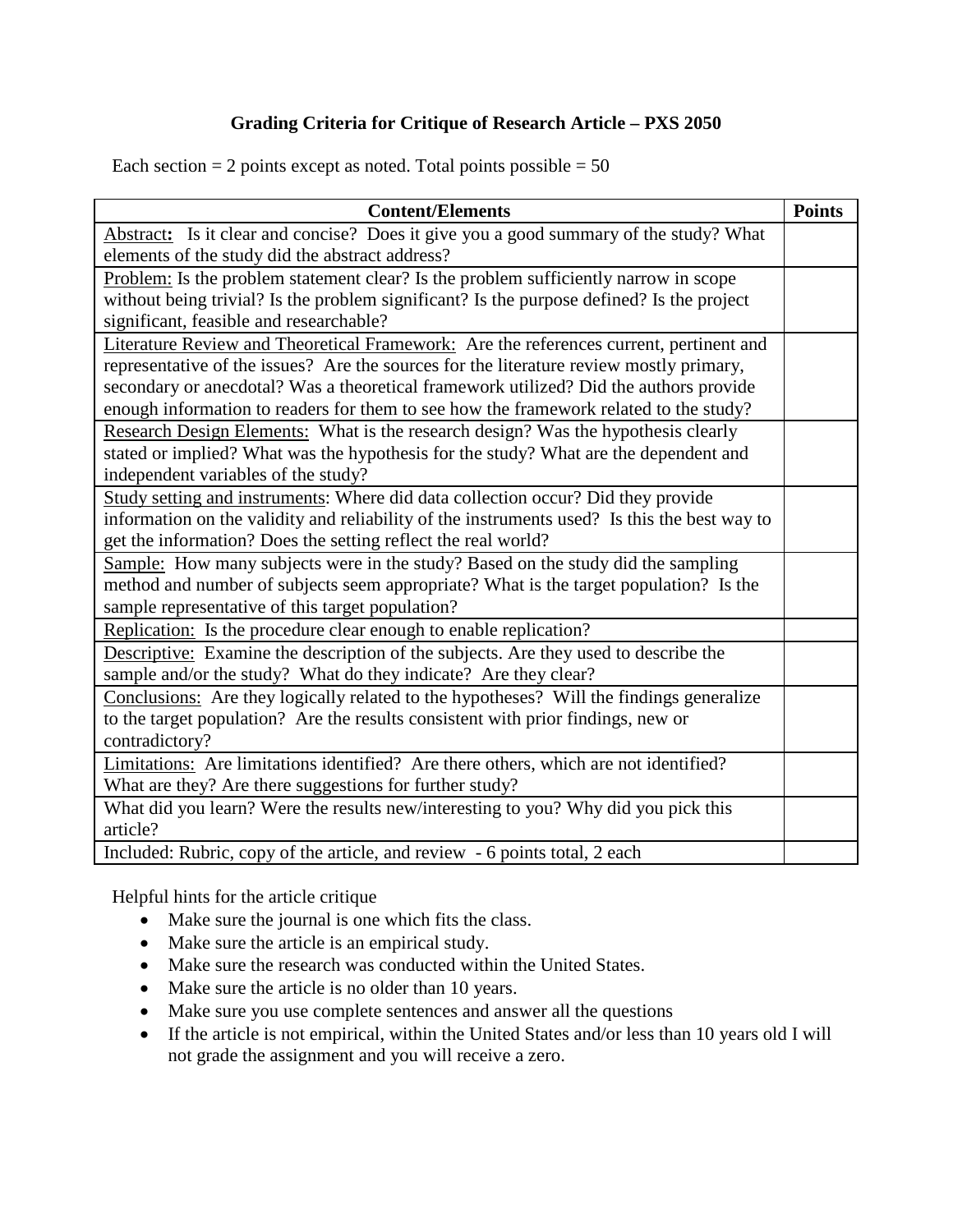#### **Grading Criteria for Critique of Research Article – PXS 3080**

Each section  $= 2$  points except as noted. Total points possible  $= 50$ 

| <b>Content/Elements</b>                                                                      | <b>Points</b> |
|----------------------------------------------------------------------------------------------|---------------|
| Abstract: Is it clear and concise? Does it give you a good summary of the study? What        |               |
| elements of the study did the abstract address?                                              |               |
| Problem: Is the problem statement clear? Is the problem sufficiently narrow in scope         |               |
| without being trivial? Is the problem significant? Is the purpose defined? Is the project    |               |
| significant, feasible and researchable?                                                      |               |
| Literature Review and Theoretical Framework: Are the references current, pertinent and       |               |
| representative of the issues? Are the sources for the literature review mostly primary,      |               |
| secondary or anecdotal? Was a theoretical framework utilized? Did the authors provide        |               |
| enough information to readers for them to see how the framework related to the study?        |               |
| Research Design Elements: What is the research design? Was the hypothesis clearly            |               |
| stated or implied? What was the hypothesis for the study? What are the dependent and         |               |
| independent variables of the study?                                                          |               |
| Study setting and instruments: Where did data collection occur? Did they provide             |               |
| information on the validity and reliability of the instruments used? Is this the best way to |               |
| get the information? Does the setting reflect the real world?                                |               |
| Sample: How many subjects were in the study? Based on the study did the sampling             |               |
| method and number of subjects seem appropriate? What is the target population? Is the        |               |
| sample representative of this target population?                                             |               |
| Replication: Is the procedure clear enough to enable replication?                            |               |
| Descriptive: Examine the description of the subjects. Are they used to describe the          |               |
| sample and/or the study? What do they indicate? Are they clear?                              |               |
| Conclusions: Are they logically related to the hypotheses? Will the findings generalize      |               |
| to the target population? Are the results consistent with prior findings, new or             |               |
| contradictory?                                                                               |               |
| Limitations: Are limitations identified? Are there others, which are not identified?         |               |
| What are they? Are there suggestions for further study?                                      |               |
| What did you learn? Were the results new/interesting to you? Why did you pick this           |               |
| article?                                                                                     |               |
| Included: Rubric, copy of the article, and review - 6 points total, 2 each                   |               |

Helpful hints for the article critique

- Make sure the journal is one which fits the class.
- Make sure the article is an empirical study.
- Make sure the research was conducted within the United States.
- Make sure the article is no older than 10 years.
- Make sure you use complete sentences and answer all the questions
- If the article is not empirical, within the United States and/or less than 10 years old I will not grade the assignment and you will receive a zero.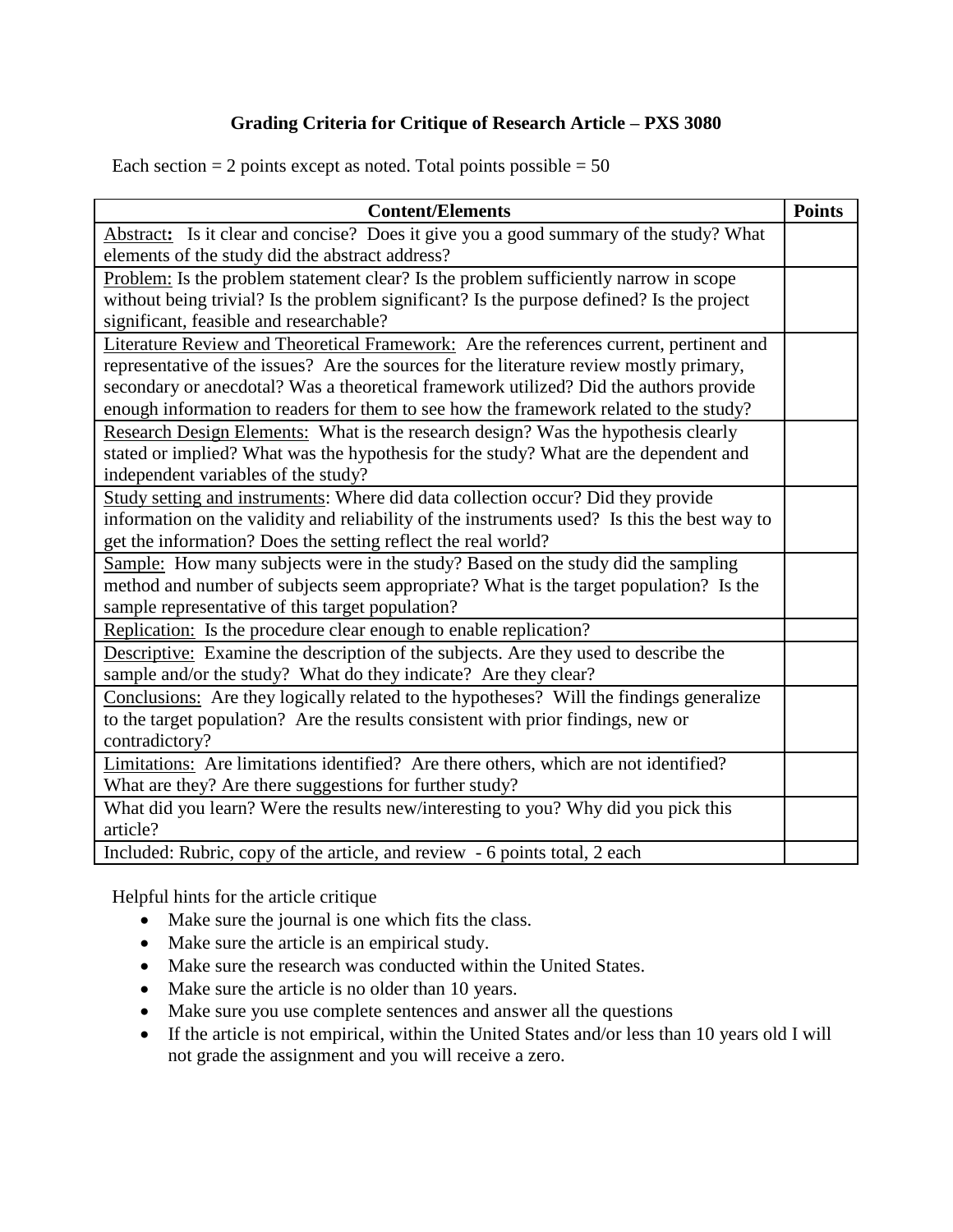| Category           | $A = 9-10$                                           | $B = 8 - 8.9$               | $C = 7-7.9$                | $D = 6-6.9$                 | $F = 6$            | Total |
|--------------------|------------------------------------------------------|-----------------------------|----------------------------|-----------------------------|--------------------|-------|
| Title page         | Explanatory title                                    | Title                       | Missing piece of           | Missing more than one       | No title page      |       |
|                    | Your name                                            | Your name                   | information or incorrect   | piece of information        | included           |       |
|                    | Course ID                                            | Course ID                   | placement                  |                             |                    |       |
|                    | Date                                                 | Date                        |                            |                             |                    |       |
|                    | Centered 2 inches down on paper                      |                             |                            |                             |                    |       |
| Abstract           | Clearly summarizes the paper. Appropriate length &   | Summarizes information,     | Does not include enough    | Does not include            | No abstract        |       |
|                    | format. Proper citations.                            | but too long. Proper        | information. Proper        | appropriate information or  | included           |       |
|                    |                                                      | citations                   | citations                  | citations                   |                    |       |
| Introduction       | Engaging and relevant opening. Draws reader into the | Relevant, but lacking       | Somewhat relevant but      | Not relevant                | Not included       |       |
|                    | topic under study                                    | further appeal              | missing important          |                             |                    |       |
|                    |                                                      |                             | information                |                             |                    |       |
| Purpose            | Clear, direct and concise statement of purpose.      | States purpose, but not     | Purpose is stated but not  | Purpose statement is        | No purpose         |       |
| statement/         | Effectively illustrates the purpose of the proposal  | concise or direct           | clear                      | incorrectly stated          | statement is       |       |
| hypothesis         |                                                      |                             |                            |                             | provided           |       |
| Content            | Effective explanation of existing literature on the  | Explanation of existing     | Between 6-9 studies        | Fewer than 6 studies        | Specifics of       |       |
|                    | topic. At least 10 studies used to make the case for | literature on the topic. At | explained to make the      | presented. Not enough       | studies not        |       |
|                    | what is known & not known                            | least 10 studies used to    | case for what is known     | content provided about the  | explained          |       |
|                    |                                                      | make the case for what is   | and not known              | articles used               |                    |       |
|                    |                                                      | known & not known           |                            |                             |                    |       |
| Organization/      | Logical sequence of information. Well- developed     | Paragraph development       | General sequence issues    | Ineffective presentation of | Extremely          |       |
| Flow               | paragraphs, useful transitions, sentences flow from  | present but some            | or transition problems     | ideas. Choppy. Difficult to | difficult to       |       |
|                    | one to the next and paragraph to paragraph.          | ineffective transitions or  | between both paragraphs    | follow.                     | follow             |       |
|                    |                                                      | small sequencing            | and sentences              |                             |                    |       |
|                    |                                                      | problems                    |                            |                             |                    |       |
| Conclusion         | Culminating ideas that clearly bring the reader into | Culminating ideas that      | Somewhat choppy            | Conclusion but no           | No conclusion      |       |
|                    | the importance of the proposed study without merely  | explain the purpose of      | transition, but            | restatement of purpose      |                    |       |
|                    | restating the literature review                      | the study                   | restatement of purpose     |                             |                    |       |
| Mechanics          | No grammatical, punctuation or spelling errors.      | Few grammatical,            | Some grammatical,          | Difficult to follow because | Unreadable         |       |
|                    | Effective sentence structure.                        | punctuation or spelling     | punctuation or spelling    | of numerous grammatical,    |                    |       |
|                    |                                                      | errors. Effective           | errors. Some ineffective   | punctuation or spelling     |                    |       |
|                    |                                                      | sentence structure          | sentence structure.        | errors, or ineffective      |                    |       |
|                    |                                                      |                             |                            | sentence structure          |                    |       |
| In-text citations  | All work appropriately cited using APA               | Fewer than 2 citation       | More than 2, but fewer     | More than 5 citation errors | No citations       |       |
|                    |                                                      | errors                      | than 5 citation errors     |                             | (this will lead to |       |
|                    |                                                      |                             |                            |                             | failing entire     |       |
|                    |                                                      |                             |                            |                             | paper)             |       |
| Reference list     | APA style reference list at the end of the paper     | All sources cited but       | All sources cited but      | Only some references listed | No reference       |       |
|                    | includes all 10 sources                              | errors in order             | errors in APA, missing     |                             | list included      |       |
|                    |                                                      |                             | information etc.           |                             |                    |       |
| Follows guidelines | At least 10 double-spaced pages in addition to title | At least 9 double spaced    | At least 8 double spaced   | Missing one or two of the   | More than 3        |       |
|                    | page, abstract & reference list. New Times Roman     | pages in addition to title  | pages in addition to title | specifications and fewer    | guidelines not     |       |
|                    | font 12, 1 inch margin                               | page, abstract &            | page, abstract &           | than 8 pages                | followed           |       |
|                    |                                                      | reference list. New Times   | reference list. New Times  |                             |                    |       |
|                    |                                                      | Roman font 12, 1 inch       | Roman font 12, 1 inch      |                             |                    |       |
|                    |                                                      | margin                      | margin                     |                             |                    |       |

PXS 4150 Literature Review Rubric